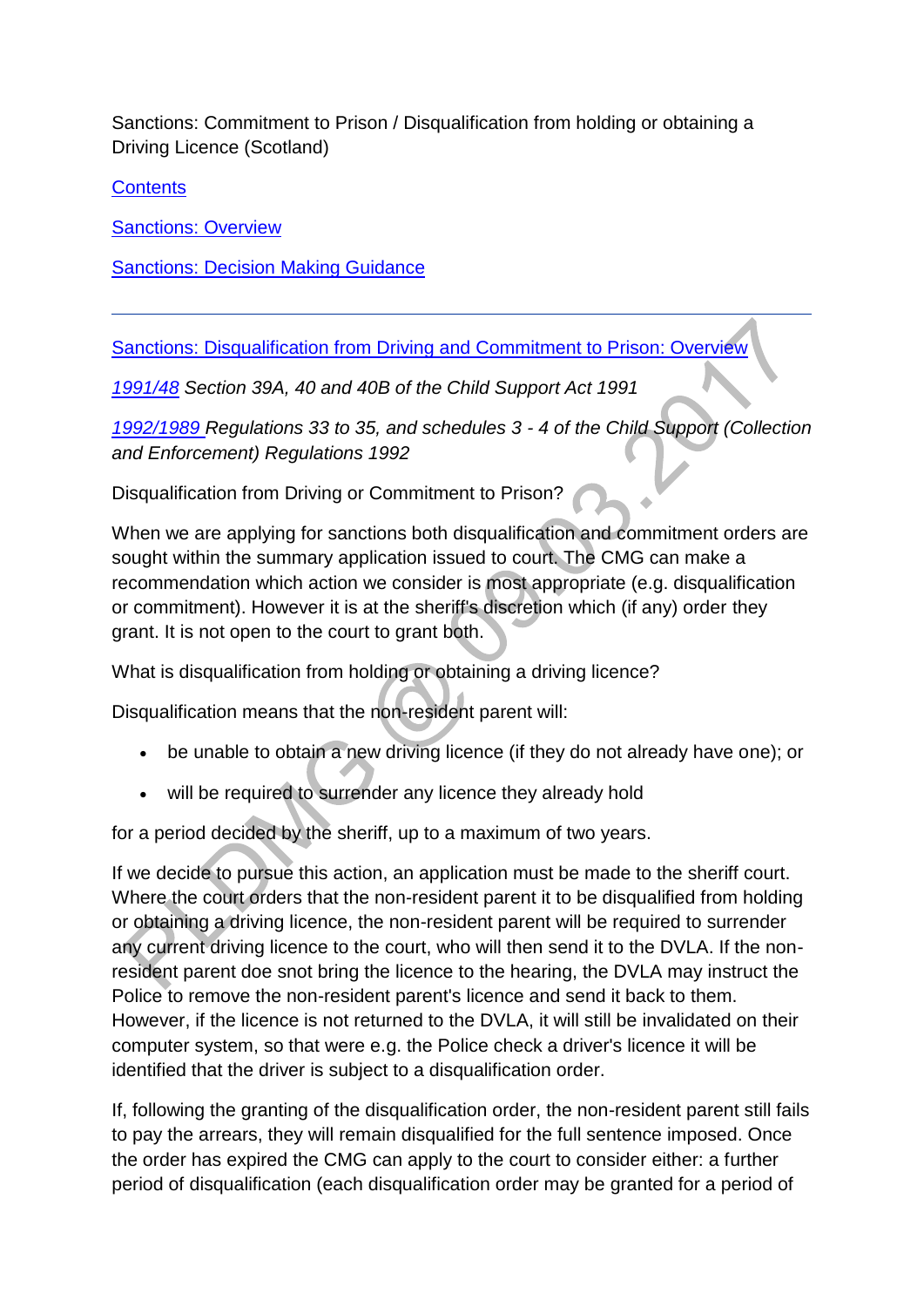up to the maximum of two years) or Commitment to prison. Refer to the guidance on Full / Partial Payment for advice on cases where payments are made after the order has been imposed.

What is Commitment to prison?

Any application made for commitment to prison or disqualification from driving is made to the sheriff court in the area in which the non-resident parent must have been resident for the past three months.

As with disqualification, an application seeking both orders must be made to the sheriff court. It is then at the discretion of the sheriff which order (if any) is granted, although representations can be made as to which the CMG considers to be most appropriate.

Where the court orders that the non-resident parent is to be committed, sheriff officers will take the non-resident parent to prison. The maximum term of imprisonment is 6 weeks (42 days).

Where commitment action has been taken / expired and there is a remaining debt outstanding a further commitment / disqualification order cannot be made. In these circumstances other enforcement action should be considered and, if appropriate, taken. Refer to the guidance on Full / Partial Payment for advice on cases where payments are made after the sentence has been imposed.

When can an application for a warrant of commitment or an order for disqualification from holding or obtaining a driving licence be considered?

An application for disqualification or commitment can be considered where Liability Order(s) have been granted and there is still debt outstanding against it and we have already attempted or considered all other diligence actions within Scottish civil enforcement.

If a disqualification order has expired and there is a remaining debt outstanding, a further commitment / disqualification application may be made.

Where commitment action has been taken / expired and there is reaming debt outstanding a further commitment / disqualification application cannot be made. In these circumstances other enforcement action should be considered and, if appropriate, taken.

#### REMEMBER:

These sanctions should only be considered where the non-resident parent will not, rather than cannot, pay their arrears. The court will only consider granting a Disqualification Order or committing the non-resident parent to prison if they are found guilty of wilful refusal / culpable neglect; and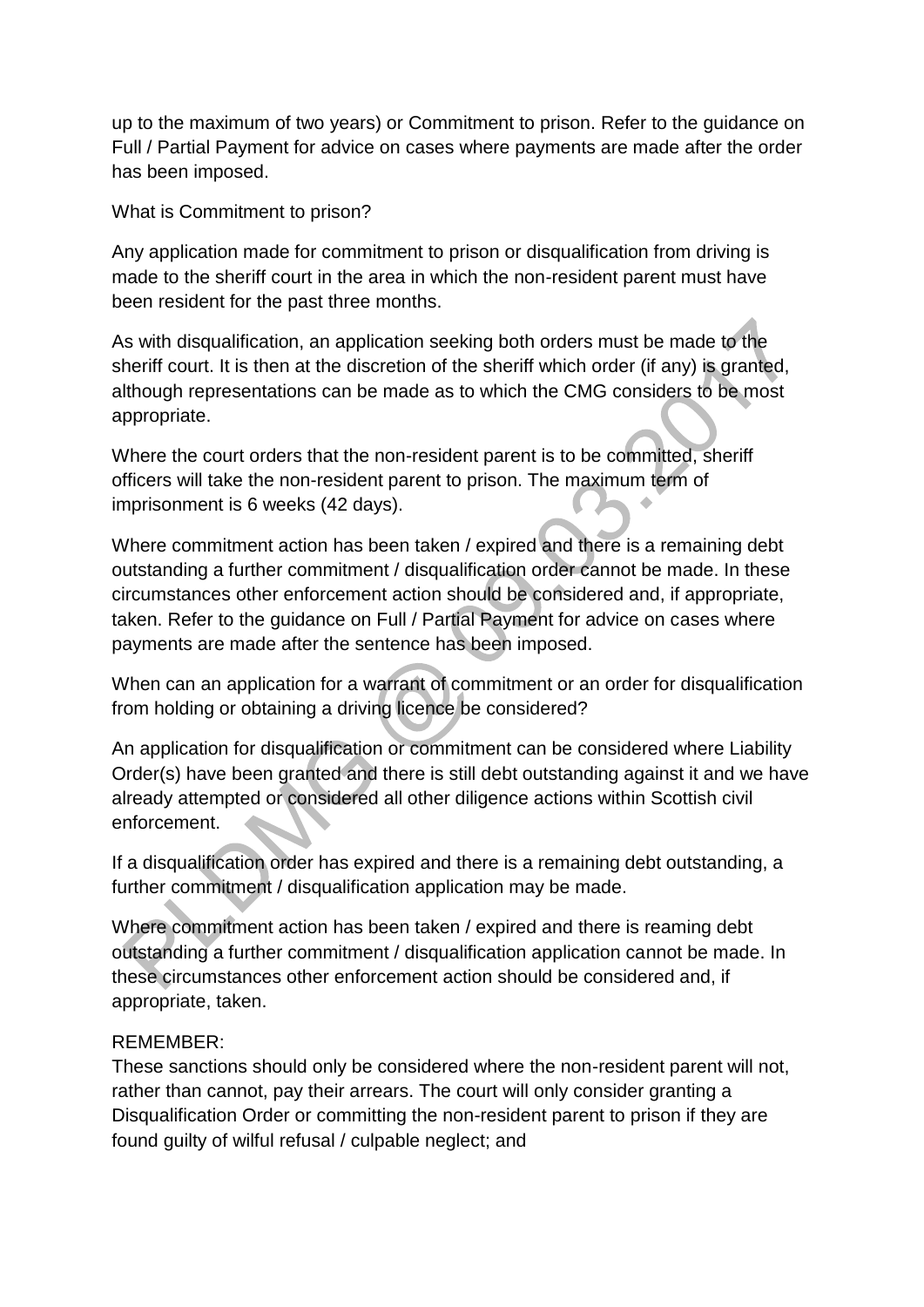If commitment / disqualification action fails to recover the debt, other enforcement action can be considered if the non-resident parent has a change of circumstances. For example: if they receive a lump sum (for example: through an inheritance) meaning a Deduction Order may be possible.

Return to [Contents](http://np-cmg-sharepoint.link2.gpn.gov.uk/sites/policy-law-and-decision-making-guidance/Pages/Legal%20Enforcement%20-%20Scotland/Sanctions-Scotland.aspx#contents)

# [Commitment to Prison / Disqualification from Driving: Decision Making Guidance](http://np-cmg-sharepoint.link2.gpn.gov.uk/sites/policy-law-and-decision-making-guidance/Pages/Legal%20Enforcement%20-%20Scotland/Sanctions-Scotland.aspx#sanctionsdmg)

Deciding whether to take commitment to prison or disqualification from holding or obtaining a driving licence action

If there is still a debt outstanding on a liability order(s), without an acceptable agreement in place and when it can be demonstrated that enforcement actions (diligences) up to this point have been attempted and deemed as either inappropriate or ineffective, commitment / disqualification action can be considered. The following points all need to be taken into account in deciding whether action of this type is appropriate.

## **Does the non-resident parent have means to pay**

The commitment / disqualification powers are intended as sanctions against those who will not, rather than cannot, pay their child maintenance arrears and the legal provision contained in Section 39A of the Child Support Act 1991 require the sheriff to inquire into the non-resident parent's means. This has a dual purpose. It allows the sheriff to:

- determine the financial position of the non-resident parent, to establish at the time that the debt accrued and currently whether wilful refusal / culpable neglect has been demonstrated (see guidance below for further advice on these terms);
- where a suspended sentence is to be given, set conditions for payment of the child maintenance arrears as considered appropriate.

Before proceeding with commitment / disqualification action, you must therefore consider whether the non-resident parent has / had the means to pay their arrears at the time that they accrued and currently. If so, this information must be included with the application as evidence to be placed before the sheriff. If not, the application is unlikely to be successful and you should not proceed. The case should be monitored and where there is a relevant financial change of circumstances, commitment / disqualification should be re-considered.

# **Can we prove wilful refusal / culpable neglect**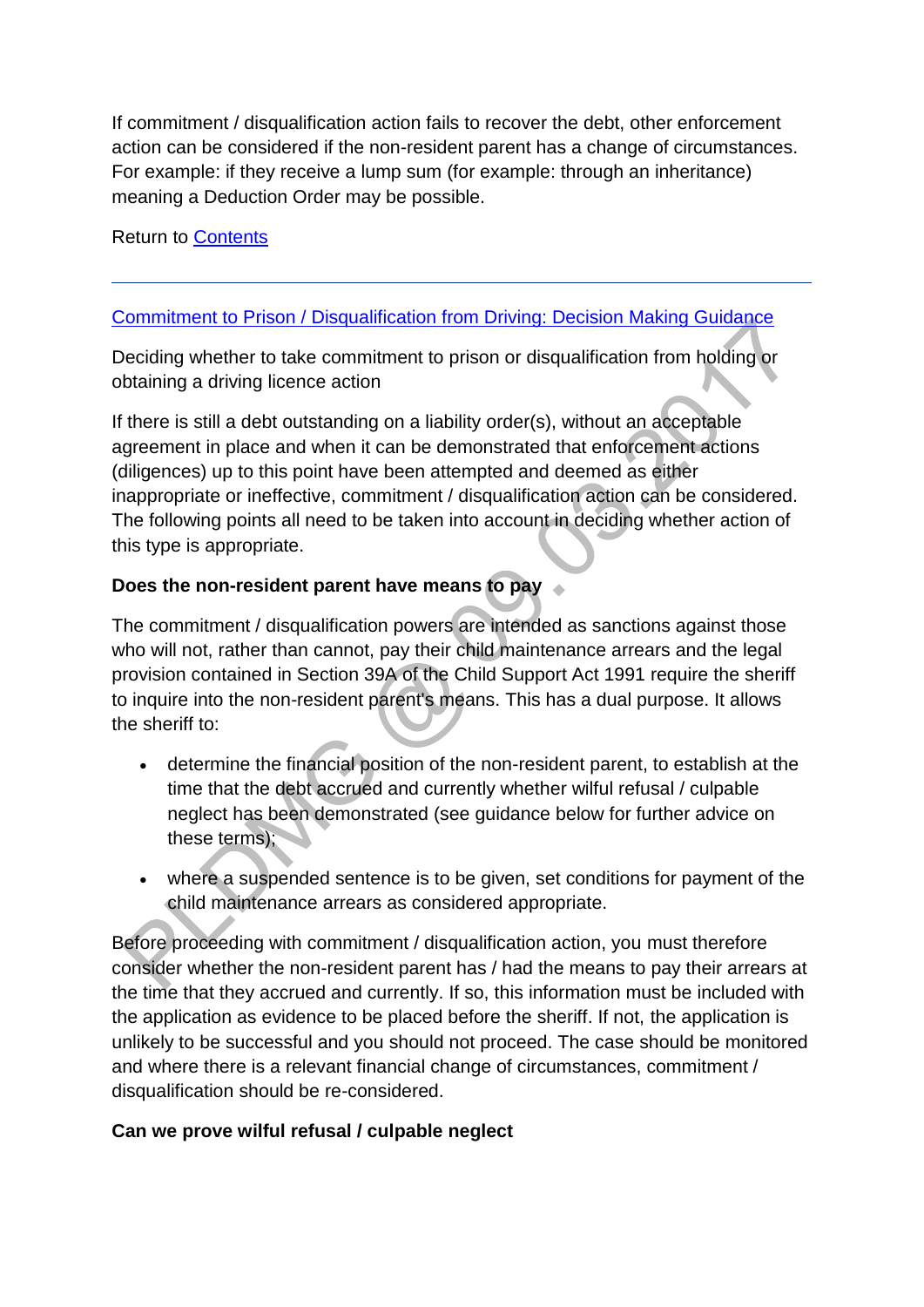The powers for Commitment to prison and disqualification from holding or obtaining a driving licence powers are intended to be sanctions against those who will not pay rather than those who cannot pay child maintenance arrears.

Section 40 and 40B of the Child Support Act 1991 state 'If, but only if, the court is of the opinion that there has been wilful refusal or culpable neglect on the part of the liable person it may....', which makes it clear that parliament intended commitment / disqualification as civil sanctions to be absolutely of the last resort. Additionally, case law has determined that imprisonment for non-payment of civil debts is to be exercised sparingly.

Note: the onus is on the CMG to prove to the sheriff that the non-resident parent has demonstrated wilful refusal / culpable neglect.

Where you are unable to provide any evidence that the non-resident parent has shown wilful refusal / culpable neglect, commitment / disqualification action is likely to be unsuccessful and your decision should be that the case is not appropriate (at this time) for commitment / disqualification.

Wilful Refusal: Wilful Refusal is the legal term used when a person deliberately fails to meet a known obligation, for example when the non-resident parent 'states' that they are never going to pay their child support arrears.

Culpable Neglect: Culpable Neglect is the legal term used when a person deliberately fails to meet a known obligation, for example when a non-resident parent organises their affairs in such a way that it is impossible to collect the unpaid child support maintenance by other lawful means.

# **Is the minimum threshold satisfied or is it and exceptional case?**

Commitment / disqualification action should normally only be taken on cases with more than £1000 of debt outstanding. If you think action of this type should be considered in a case where the debt is below this threshold: for example high profile or complaint cases where there is:

A prolonged or repeated pattern of non-compliance; or

- media interest, meaning that sanctions may be in the interest of promoting financial responsibility to the public; or
- the Independent Case Examiner (ICE) or the Parliamentary and Health Service Ombudsman (PHSO) has recommended this action is considered; or
- the child support maintenance liability has ended and no further arrears will accrue and the outstanding arrears fall just short of the de minimi limit of £1000.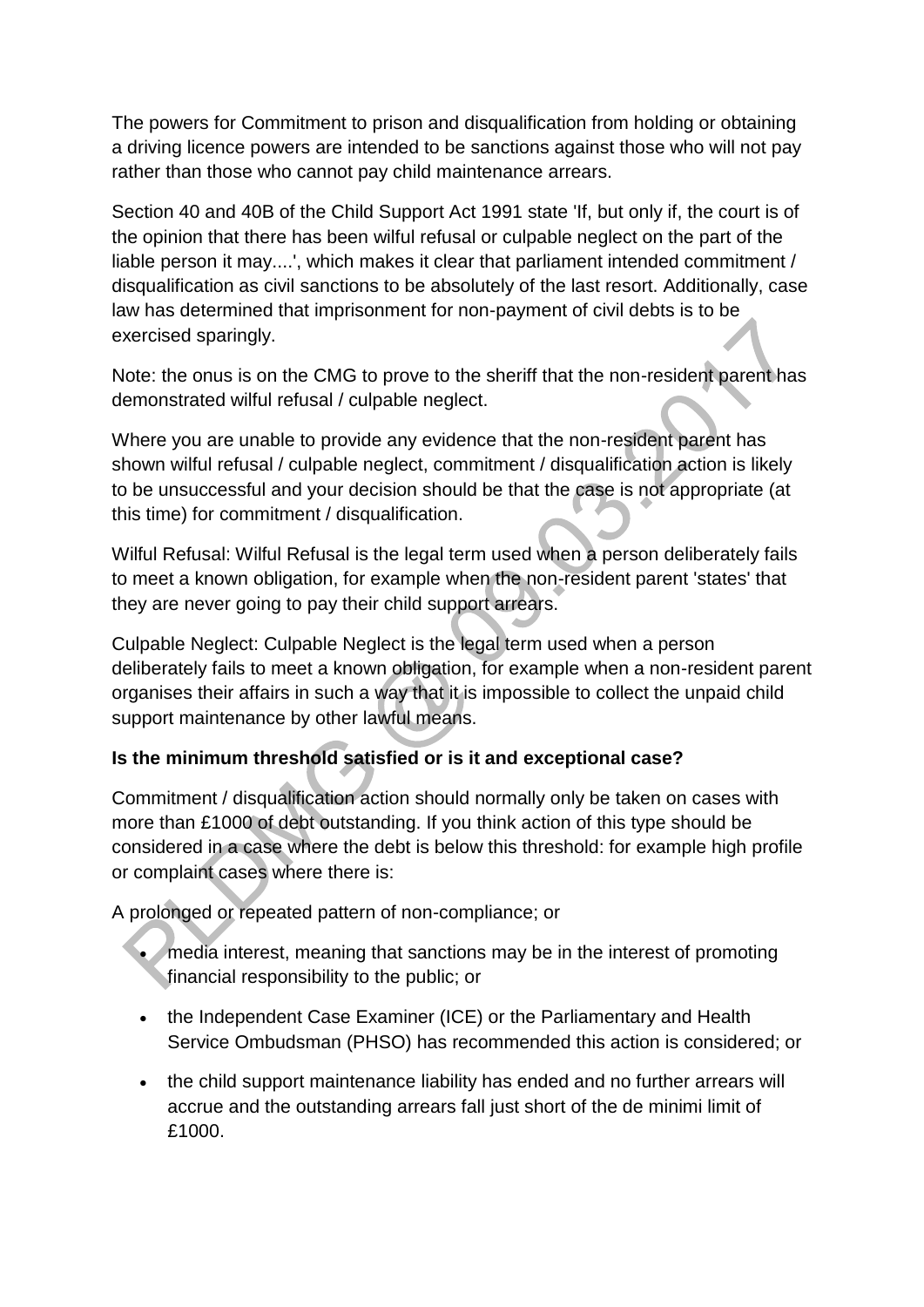You should consider all the circumstances of the case and discuss with your line manager whether the case is suitable for action of this type. If further advice is needed, your line manager should consider consulting the Advice and Guidance Team.

## **Additional relevant considerations**

There are an additional number of issues that should be taken into account when you are deciding whether commitment / disqualification action is appropriate. These points should be considered before you decide whether or not to proceed:

- will the action have a positive / negative impact on the welfare of any child that it potentially affects? refer to the Discretionary Decision Making Guidance for further advice on this point
- is the debt accurate
- have all other enforcement options been considered / exhausted? For example: has arrestment action been taken / considered
- is there any information / evidence held to suggest that taking action of this type could have an unduly negative impact on the health or welfare of the non-resident parent and / or their family? For example: is the non-resident parent or a member of their family known to be suffering from any serious medical condition / terminal illness
- is there ongoing section 14A of the Child Support Act 1991 proceedings or is conversion action being taken i.e. an interim maintenance assessment is being revised to a full maintenance assessment
- is it appropriate to await the outcome of any subsequent Liability Order applications? This would allow one disqualification / commitment application be to made in relation to multiple liability orders and where necessary, may enable the minimum threshold to be met
- is the non-resident parent under 18 years old and classed as a child (Child Support Act 1991 section 55[1]). If so, commitment to prison would not be appropriate, but a driving licence sanction may still be considered
- the case should be as up to date as possible, to allow the sheriff to consider what payment conditions to be set based on the non-resident parent's current child maintenance liability

# Contacting the Parent With Care

Where the above points have all been considered and you consider that commitment / disqualification action is appropriate, you must contact the parent with care before proceeding, to ask if they agree to this action being taken.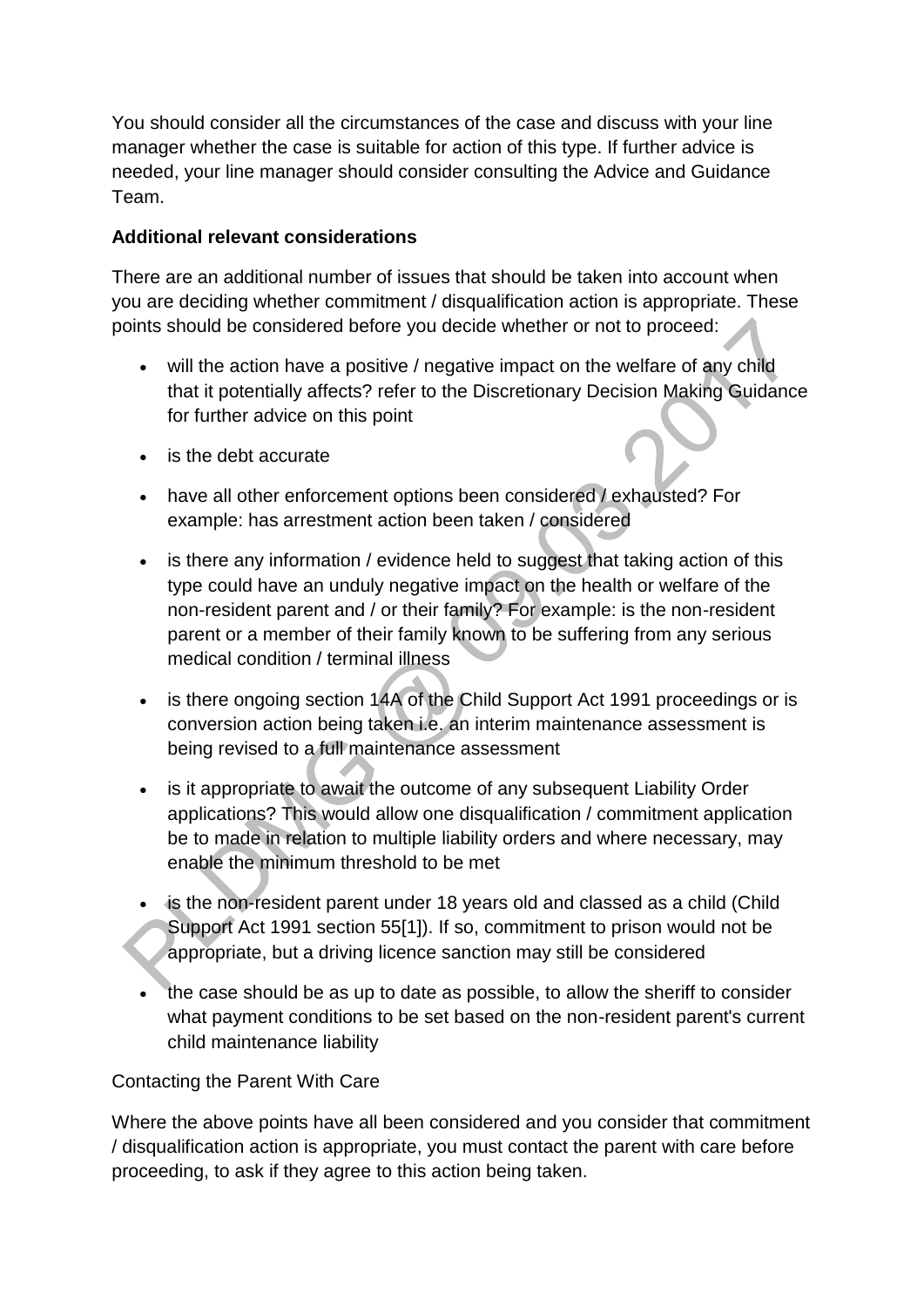If the parent with care does not want the action to proceed e.g. because they may consider that the proceedings may affect the welfare of the child, you should not continue with the application, unless exceptional circumstances apply. For example: the debt is all due to the Secretary of State and the parent with care is unable to provide any information / evidence to indicate that the action would have a negative impact on the welfare of the child it potentially affects.

## Action is Not Appropriate

If you decide that commitment / disqualification is not appropriate, the reasons for your decision must be fully documented, with reference to any relevant evidence. Refer to the guidance on Discretionary Decision Making for further advice.

## Action is Appropriate

If you decide it is appropriate to proceed with commitment / disqualification action, an application will need to be made to the sheriff's court in the sheriffdom where the non-resident parent resides.

The application can include representations to the sheriff as to whether the CMG thinks that commitment or disqualification is the most appropriate sanction. However, it is at the sheriff's discretion as to:

- which order is considered appropriate, and
- whether to postpone the issue of the warrant of commitment or disqualification order, and set conditions for payment of the child maintenance arrears

For an application to be made, a complete case file should be submitted to our external solicitors, who will request any additional information needed and proceed with the action on our behalf. Solicitors will take all necessary action for documents to be served / hearing arrangements to be made, and will keep CMG colleagues fully informed of progress on the case.

# Disqualification / Commitment Hearings in Scotland

When an application for disqualification / commitment has been made, there will be several types of hearing:

- a procedural hearing; which may be followed by further pre-proof hearings
- a proof hearing
- a peremptory diet
- a warrant for apprehension hearing

#### **Pre-proof procedural hearings**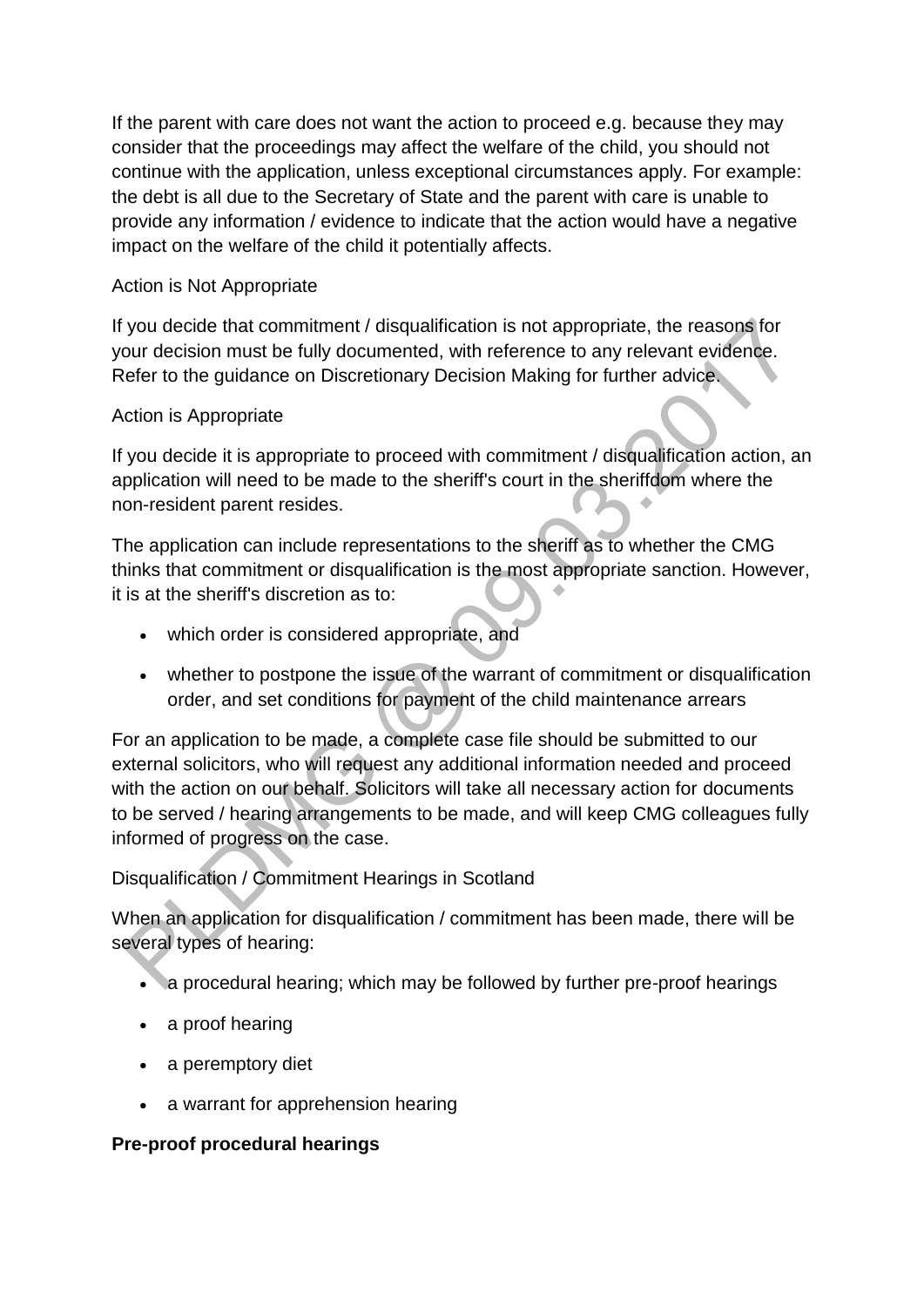Pre-Proof Procedural Hearings were introduced to try to stop wasted days in court diaries, when cases were listed for a hearing, only for one / both of the parties not to be in a position to proceed on the hearing date.

At a Pre-Proof Procedural Hearing, both parties come before the sheriff and, following a discussion, a decision will be made on whether the action is ready to proceed to a Proof Hearing.

#### **Proof hearing**

A proof hearing is where evidence is heard and the sheriff usually (but not always) gives their judgement on the matter before them.

The CMG's case will be presented in court by our contracted solicitors, who will inform us of the outcome.

NOTE: for disqualification / commitment applications, solicitors may also be required to provide:

- an Expert Witness from Enforcement (see the section below on Expert Witnesses); or
- witnesses to speak on matter relating to the maintenance calculation.

Solicitors will advise if they think this is necessary.

#### **Expert witness**

The CMG may be required to provide an Expert Witness from Enforcement to attend the proof hearing with solicitors.

The Expert Witness will be required to speak about the action that has been taken to try and recover the debt, before the disqualification / commitment application was made.

Expert Witnesses will be required to preview the case before the proof hearing and take any necessary documents / case-papers with them to the hearing.

# **The next action will depend on whether or not the non-resident parent attended the hearing.**

#### **Non-resident parent fails to attend the hearing**

It is a legal requirement that the non-resident parent appears before the sheriff and that the action cannot proceed in the absence of the non-resident parent.

If the non-resident parent fails to attend a hearing without good reason, the contracted solicitor will ask the sheriff to grant a warrant of apprehension. It is at the discretion of the sheriff to grant a warrant for apprehension. In the first instance, the sheriff may prefer to assign a peremptory diet.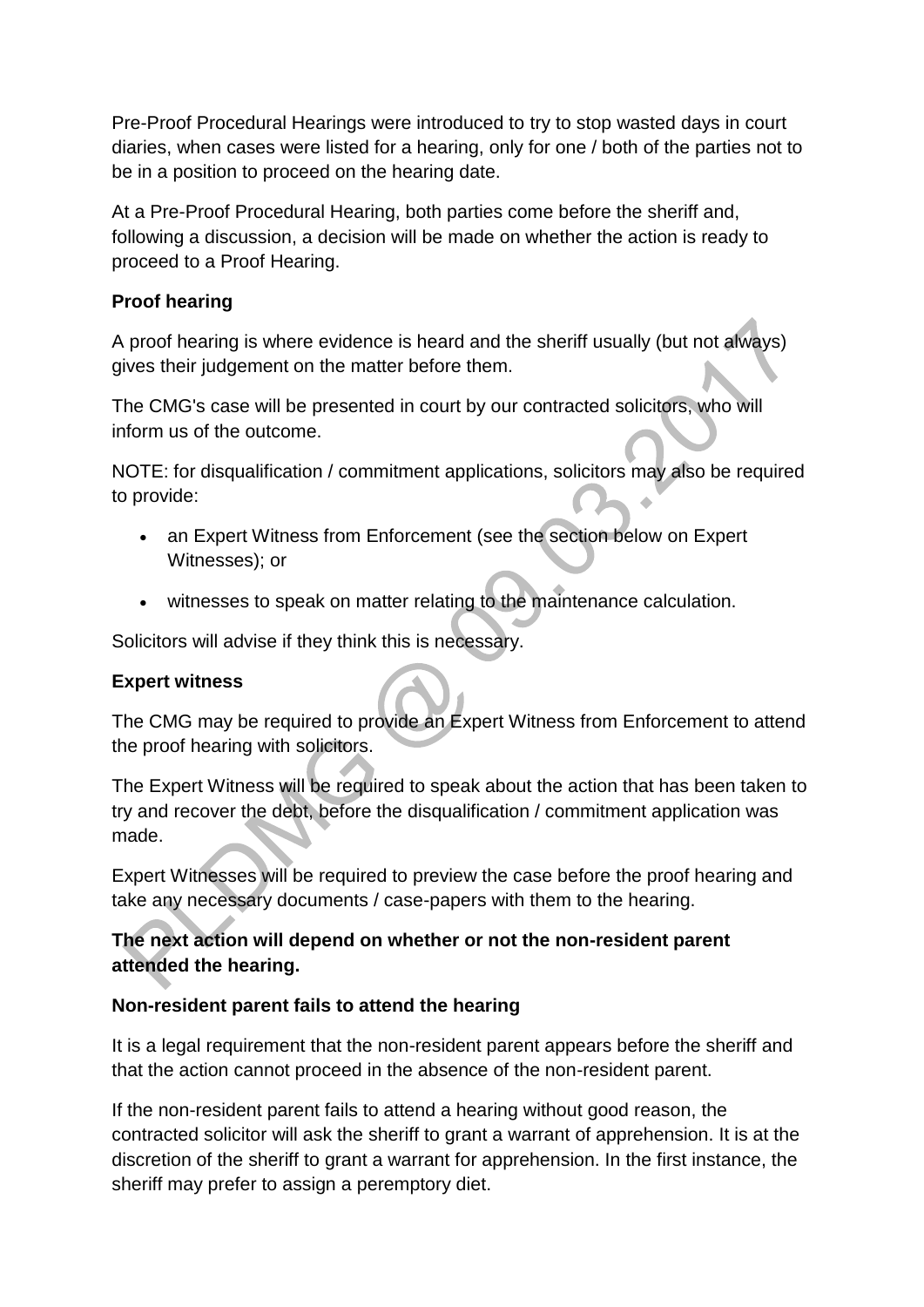Any warrant to apprehend is executed by sheriff officers, who will try to apprehend the non-resident parent and take them to court where they will be required to explain why they failed to attend the hearing.

## **Commitment / Disqualification: Hearing Outcomes**

If the sheriff is satisfied that the non-resident parent has shown either wilful refusal or culpable neglect, the sheriff has the option to:

- make an order for commitment and send the non-resident parent to prison immediately for a maximum of 42 days (six weeks) for non payment of child maintenance, or
- make an order for commitment and fix a term of imprisonment, but not issue a Warrant to Imprison unless the non-resident parent fails to comply with certain conditions imposed by the sheriff (i.e. a suspended prison sentence), or
- disqualify (disqualification order) the non-resident parent form holding or obtaining a driving licence for up to a maximum of two years, or
- make a disqualification order but suspend its operation unless the nonresident parent fails to comply with certain conditions (i.e. a suspended licence ban);
- sisted or continue the hearing, or
- find against the CMG and dismiss the application.

NOTE: the period of the prison sentence or the disqualification order can be amended by the sheriff to reflect any partial payment made by the non-resident parent for the liable period.

Further information on these outcomes is provided below.

# **Commitment to prison**

The court can either:

- commit the non-resident parent to prison immediately, or
- issue a suspended warrant of commitment

If the non-resident parent is committed to prison immediately, the court will issue the Form of Warrant of Commitment to them in court and arrange for them to be taken to prison for a term up to a maximum of 42 days.

If the court issues a suspended warrant, this means they sentence the non-resident parent to a term of imprisonment, but postpone issuing the warrant (i.e. actually sending the non-resident parent to prison) providing they meet certain conditions.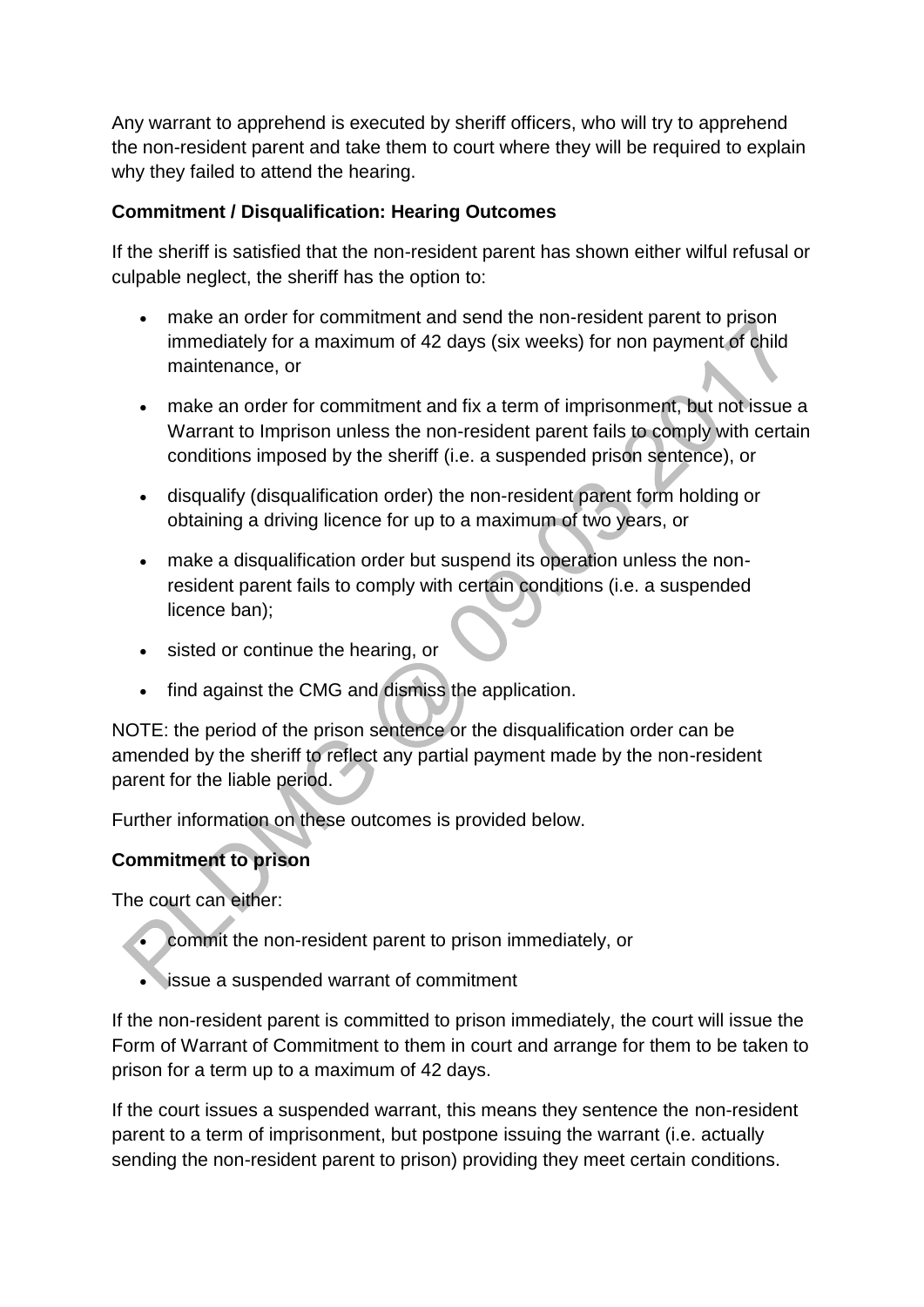Note: case law provides that the upper limit of the period of suspension should rarely exceed two years.

These conditions are usually that the non-resident parent pays a set amount to their arrears to the CMG. The conditions will be set out in an Order to Pay. NOTE: A suspended warrant can only involve financial conditions regarding the payment of arrears. For example: it cannot involve a condition that the non-resident parent supplies information for a DMD conversion. DN: please note that we are confirming whether this is the case with Judicial Review / Legal colleagues. This guidance may require amendment following receipt of their advice.

IMPORTANT NOTE: the fact that a suspended sentence with an order to pay is in force does not prevent the CMG taking other enforcement action if new information is received, or the non-resident parent's circumstances change. For example: if the non-resident parent inherits a property, a inhibition instruction can be made, even if the non-resident parent is complying with the Order to Pay. DN: additional information is to be included re: the circumstances in which concurrent enforcement action would be appropriate. Any cases in the interim where this is being considered should be referred to the Advice and Guidance Team. Information also to be included re: relevance of end dates on a suspended sentence and reviewing the Order to Pay.

# **Disqualification from holding or obtaining a driving licence**

The sheriff can either:

- suspend the non-resident parent from holding / obtaining a driving licence immediately, or
- issue a suspended order of disqualification

If the sheriff disqualifies the non-resident parent immediately, they will endorse the 'Form of Order of Disqualification from holding or obtaining a Driving Licence'. The non-resident parent will be required to surrender any current driving licence to the sheriff, who will then send it to DVLA.

If the non-resident parent does not bring the licence to the hearing, DVLA will cancel the non-resident parent's licence electronically, which will be noted as such on DVLA systems. The maximum period of disqualification is two years.

If the sheriff issues a suspended order, this means they set a term of disqualification, but postpone issuing the order (i.e. actually disqualifying the non-resident parent from driving) providing they meet certain conditions.

These conditions are usually that the non-resident parent pays a set amount to their debt via the CMG or the sheriff. The terms will be set out in a Order to Pay.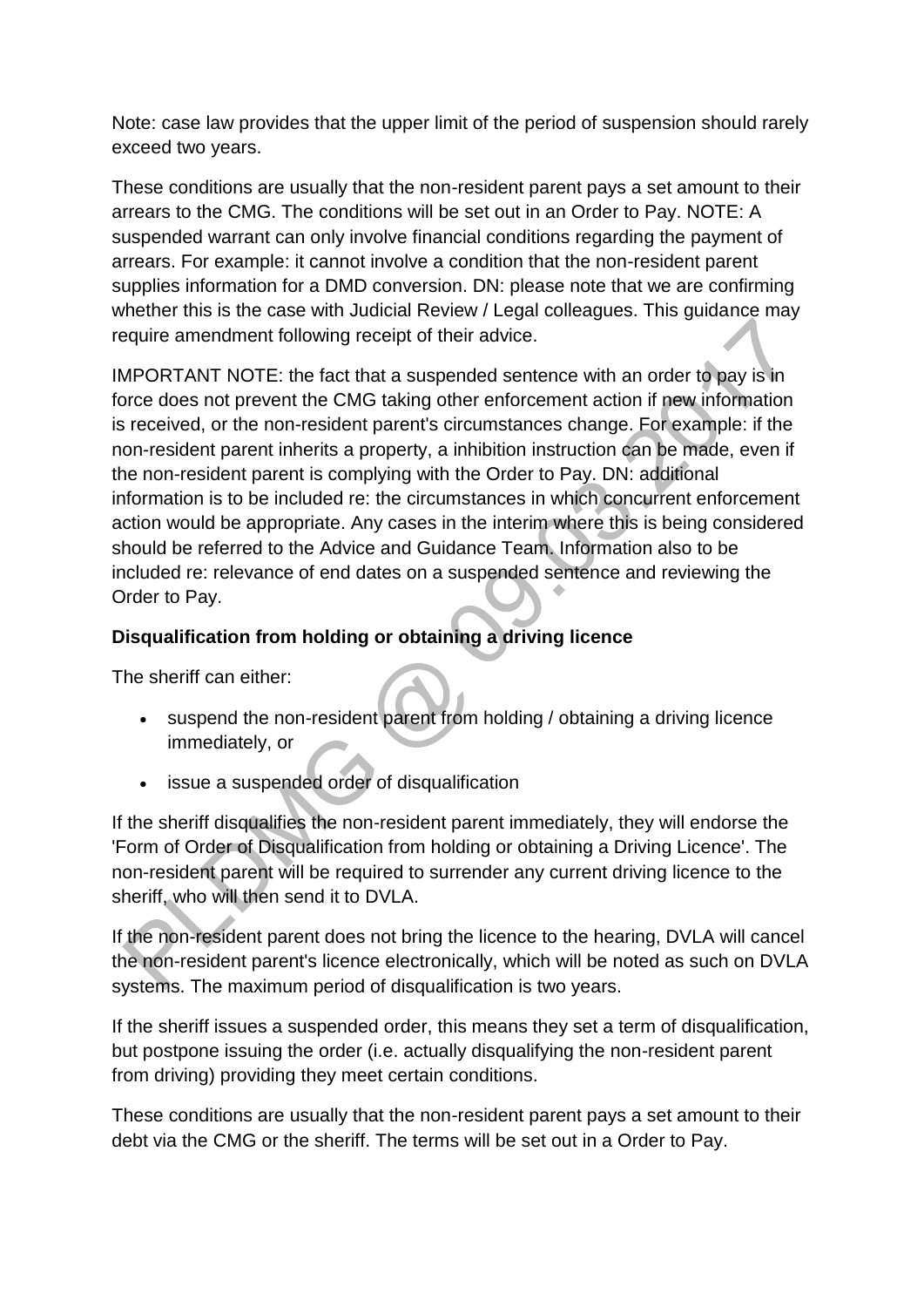If the debt is not fully paid then a further period of disqualification or alternatively commitment may be sought.

IMPORTANT NOTE: the fact that a suspended order with payment conditions is in force does not prevent the CMG taking other enforcement action if new information is received, or the non-resident parent's circumstances change. For example: inheriting money held in a joint bank account then a bank arrestment may be appropriate even if the non-resident parent is complying with the payment conditions set by the sheriff.

## **Continuations and sists**

## **Sheriff finds against CMG (application rejected)**

If the sheriff finds against the CMG, the non-resident parent would not be imprisoned or disqualified from holding / obtaining a driving licence.

Immediate consideration should be given to whether an appeal should be made. This can only be considered if the sheriff erred in law when making their decision. Refer to guidance below on Appeals for further advice.

If it is decided that an appeal is not appropriate, no further action should be taken in relation to the application for sanctions but other enforcement action can be considered.

# **Appeals**

Any appeal must be made within 14 days of the court's decision, and it is therefore essential that whether or not an appeal is appropriate is considered as a matter of urgency.

If you decide an appeal is appropriate, solicitors should be instructed to this effect immediately.

Payment Received in Sanction Cases

It is ESSENTIAL in all sanctions cases that you actively monitor any payments received and notify the court immediately if this occurs. Any payments received may require the non-resident parent to be released with immediate effect.

# **Full payment**

Full payment would ensure that the non-resident parent is released from prison, or if the driving licence has been removed, would ensure that a hearing date is arranged as soon as possible.

Note: the non-resident parent will have to apply to DVLA to have their licence reinstated and will incur a fee for this.